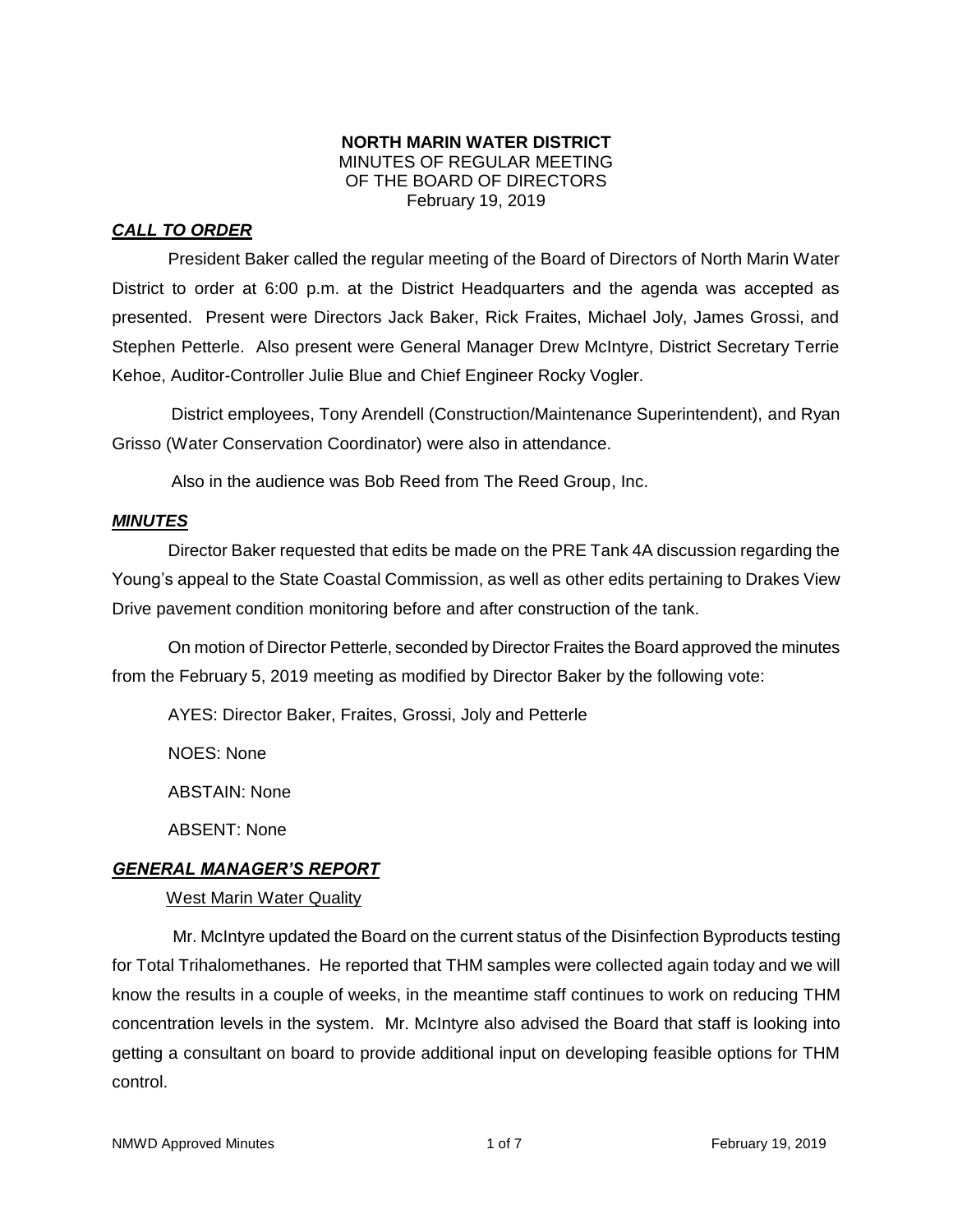#### *OPEN TIME*

President Baker asked if anyone in the audience wished to bring up an item not on the agenda and there was no response.

#### *STAFF/DIRECTORS REPORTS*

President Baker asked if staff or Directors wished to bring up an item not on the agenda and the following were discussed.

Director Joly requested a report on the Stafford Lake Treatment costs versus the purchased water costs from Sonoma County Water Agency.

#### *MONTHLY PROGRESS REPORT*

Mr. McIntyre reviewed the Monthly Progress Report for January. He reported that water production in Novato is down 12% from January one year ago and down 3% fiscal year to date. In West Marin, water production is up 9% from January one year ago and up 13% fiscal year to date. Recycled Water production is down 8% from one year ago and up 26% fiscal year to date. He stated that Stafford Lake holds 3390 AF and is at 79% of capacity. He informed the Board that on the Russian River, Lake Mendocino is operating in the flood control pool at 80,000 AF and holds 119% of its water supply pool, and Lake Sonoma is at 100% of the water supply pool and holds 245,000 AF.

Under Utility Performance Metrics, Mr. McIntyre noted in January there were 67 polybutylene services replaced compared to five copper services. Mr. McIntyre added that, under Safety/Liability, we currently have 123 days without a lost time injury. On the Summary of Complaints and Service Orders, the Board was apprised that overall the number of complaints/service orders are up 24% fiscal year to date. Mr. McIntyre stated that this number continues to be high due to water awareness associated with the AMI implementation project.

Ms. Blue reported on the January 2019 Investments, where the District's portfolio holds \$18.2M earning a 2.13% rate of return. She noted the LAIF rate of 2.36% is trending up.

Director Joly asked what the storage capacity in Stafford Lake is currently and Mr. McIntyre replied that we are at 108% capacity. Director Baker requested a future status update on polybutylene service replacements. Director Joly also inquired on the AMI project status and its expected completion date. Ms. Blue replied that there was some delay in installation due to the recent storms but they are pushing to be done soon. Director Grossi stated he noticed a plume of steam coming from the Treatment Plant this morning and wondered what the cause was. Mr. McIntyre replied that he was not aware of any problems at the treatment plant. Director Baker

NMWD Approved Minutes **2019 2 of 7** February 19, 2019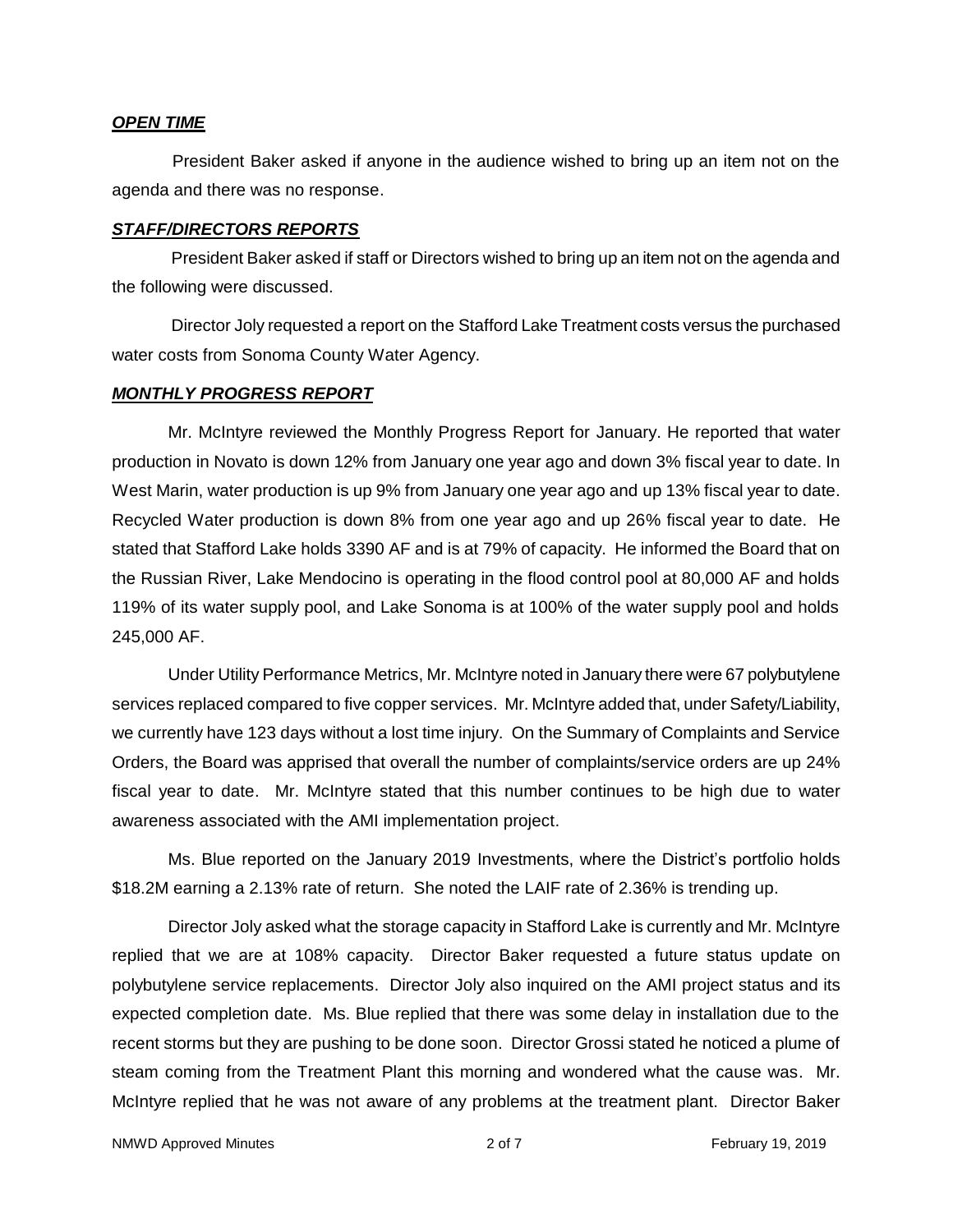requested that staff ask Mr. Clark if there was anything unusual that happened that day at the treatment plant.

## *CONSENT CALENDAR*

Director Baker requested that Consent Item 7, CSW/Stuber-Stroeh Engineering Services Contract be voted on separately.

# *COLLEGE OF MARIN INDIAN VALLEY CAMPUS NEW MIWOK CENTER PHASE 2- APN 150- 480-12*

The College of Marin's Indian Valley Campus Miwok Center proposes to construct a new single story kinesiology, recreation, and aquatics center including an Olympic-sized swimming pool and a lap pool. This phase will be for water facility improvements for the project and relocating the water main that was abandoned in Phase 1.

On the motion of Director Fraites, and seconded by Director Petterle the Board approved the College of Marin Indian Valley Campus New Miwok Center – Phase 2 by the following vote:

AYES: Director Baker, Fraites, Grossi, Joly and Petterle

NOES: None

ABSTAIN: None

ABSENT: None

# *CSW/STUBER-STROEH ENGINEERING SERVICES CONTRACT- MISCELLANEOUS ENGINEERING SERVICES*

The CSW/Stuber-Stroeh Engineering Services Contract is to provide continuing outsourcing support for miscellaneous engineering services to assist staff with both District and developer workload demands with a not to exceed limit of \$30,000.

Director Grossi announced that he would recuse himself from voting on this item.

On the motion of Director Petterle, and seconded by Director Fraites the Board approved the CSW/Stuber-Stroeh Engineering Services Contract Miscellaneous Engineering Services by the following vote:

AYES: Director Baker, Fraites, Joly and Petterle

NOES: None

ABSTAIN: Director Grossi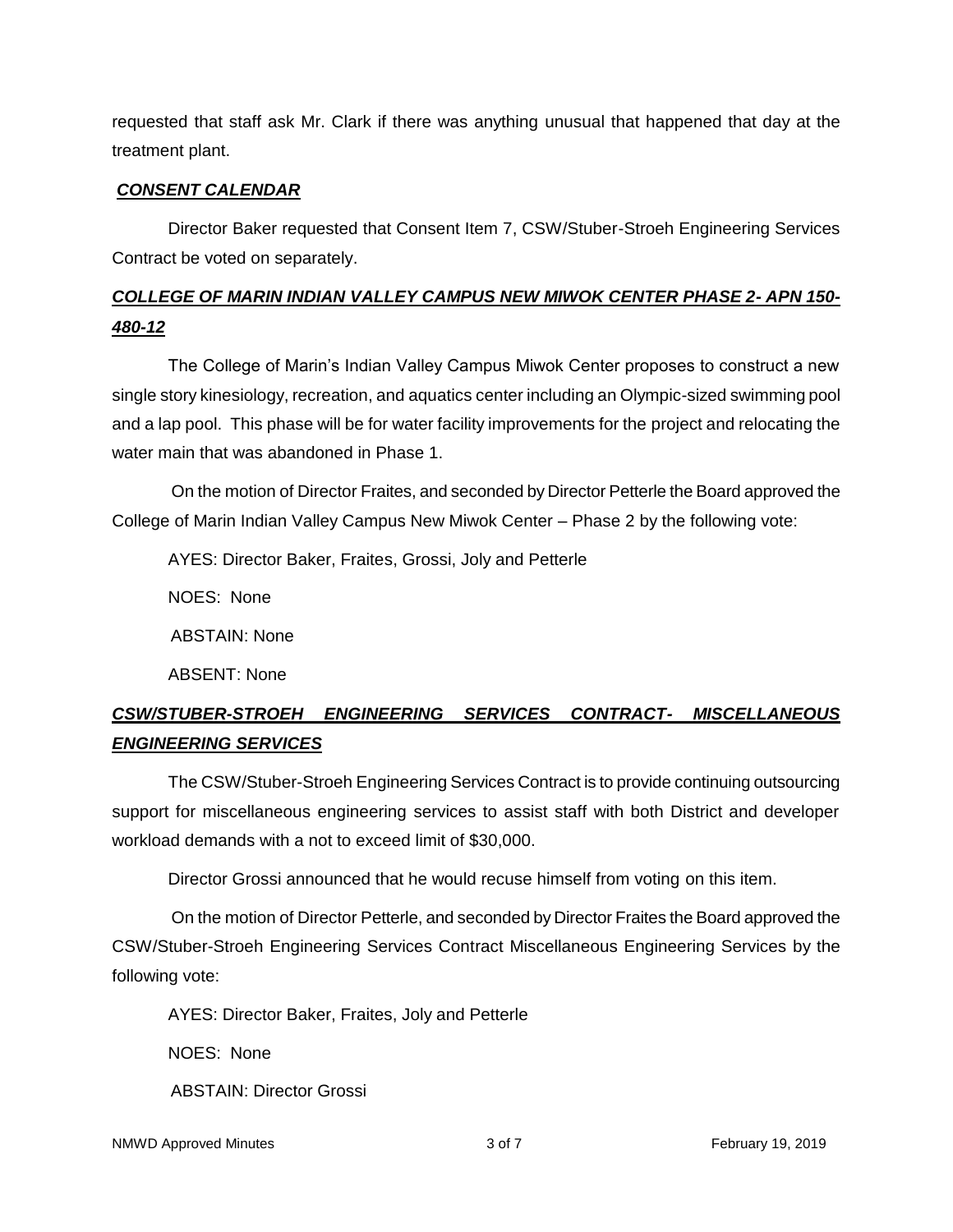#### ABSENT: None

#### *ACTION CALENDAR*

#### *PUBLIC COMMUNICATIONS PLAN DEVELOPMENT*

Mr. McIntyre opened discussion on this agenda item by reminding the Board that one of the goals of the 2018 Strategic Plan was to improve customer engagement through increased communication with our customers. He added that Mr. Grisso has been working on this goal and will provide an overview of the requested Board action on this item.

Mr. Grisso advised the Board that, after contacting other local agencies, staff is recommending using the services of Kiosk, a local full service marketing company that can assist us in developing an expanded public outreach communications plan. He added that the plan will also guide the District on ways to increase and improve social media communications with our customers. Director Grossi asked if this was a general overview scope or would they will also be looking at updating our website. Mr. Grisso replied that the website redesign is a separate scope and the District is currently working with our IT Consultant, CORE Utilities, on updates for ADA compliance and improved mobile device access. Mr. Grisso replied that Kiosk will focus on the best ways to help us get our message out to customers however they may make website suggestions as well. He advised that Board that Kiosk will interview staff, selected Board members and customer focus groups. Director Joly inquired as to the time it will take to complete the Communications Plan. Mr. Grisso replied that the Communications Plan should be complete late spring, or early summer. Director Petterle wanted to know how Board input will be obtained and suggested at least one member of the Board could be part of the team. Mr. McIntyre added that staff agrees, and would like to see one or two Board members be part of an Ad Hoc Subcommittee to be interviewed by Kiosk. After more discussion, there was a consensus by the Board that the Ad Hoc Subcommittee would consist of Director Petterle and Director Fraites.

On the motion of Director Petterle and seconded by Director Joly the Board approved authorizing the General Manager to enter into an agreement with Kiosk for development of a Public Communications Plan by the following vote:

AYES: Director Baker, Fraites, Grossi, Joly and Petterle

NOES: None

ABSTAIN: None

ABSENT: None

#### *INFORMATION ITEMS*

NMWD Approved Minutes and the control of the 4 of 7 The February 19, 2019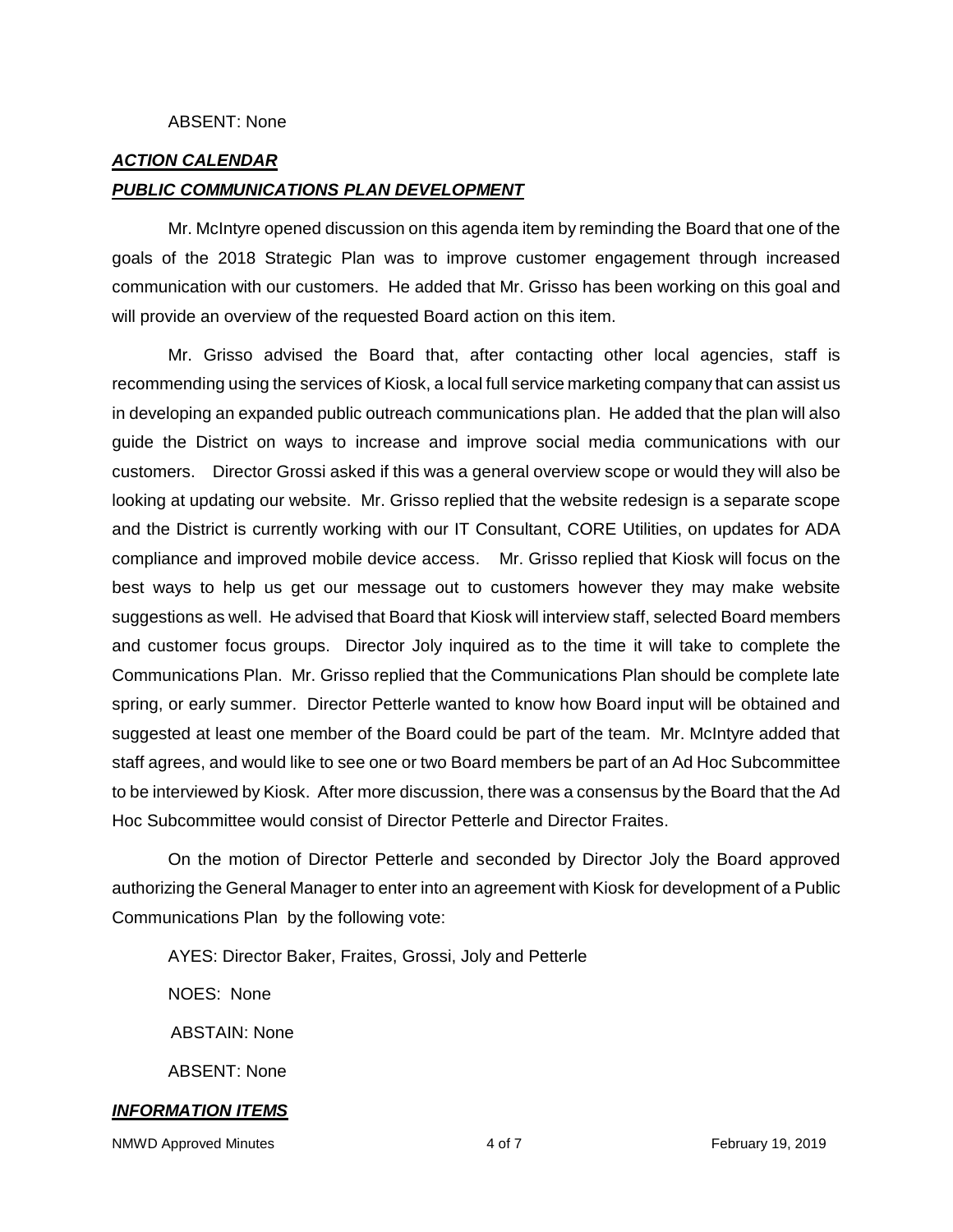## *WATER CONSERVATION MID-YEAR UPDATE (JULY-DECEMBER 2018)*

Mr. Grisso provided a Water Conservation Mid-Year Update discussing the status of the current rebate programs, newsletter and upcoming garden tour. He added that even though we are not seeing as much participation in some of the rebate programs he would like to keep them available especially with the new State indoor water use requirements that are on the horizon. Director Baker wanted to know if we have a way to gauge the market penetration of toilets retrofits. Mr. Grisso stated that he can do an estimated saturation analysis to be provided to the Board at a later date. Director Baker wanted to know if the garden tour is focused in Sonoma County and Mr. Grisso replied that there will be two locations in West Marin and three in Novato. Director Fraites suggested to include photos of the good gardens in the newsletter to get people involved. Mr. Grisso replied that it would be too late for the spring newsletter but could add something in the fall newsletter.

# *INITIAL REVIEW- SET SALARY AND TERMS AND CONDITIONS OF EMPLOYMENT FOR UNREPRESENTED EMPLOYEES*

Also under Information Items, Mr. McIntyre presented the initial review of the Set Salary and Terms and Conditions of Employment for the Unrepresented Employees. He advised that Board that he met with the Auditor Controller, Chief Engineer and District Secretary and recommends a compensation package similar that recently approved for the Employee Association members. Mr. McIntyre noted that this item will be brought back to the Board for approval at the March  $5<sup>th</sup>$  meeting. Director Joly asked if this included a health care increase. Ms. Blue replied that it did not.

## *2019 URBAN AREA WATER COST COMPARISON*

Ms. Blue discussed the 2019 Urban Area Water Cost Comparison and noted that North Marin Water District currently is ranked at the median of the sixteen comparable agencies. She added that most agencies raised their rates last year and the average increase was 7%. Director Joly referred to the article on Marin Municipal not raising rates, and wondered how they managed that. A general discussion ensued. Director Joly commented that four of the higher cost agencies had commodity rates lower than North Marin. Ms. Blue replied that the lower commodity rates for these agencies are more than offset by higher flat rate bi-monthly service charges. Director Joly asked when the Board will hear more about Sonoma County Water Agency's proposed budget. Ms. Blue replied that Agency staff will be making a presentation to our Board at the March 19 meeting.

## *FY 18-19 QUARTERLY PROGRESS REPORT – ENGINEERING DEPARTMENT*

Mr. Vogler gave the Quarterly Progress Report for the Engineering Department. He reported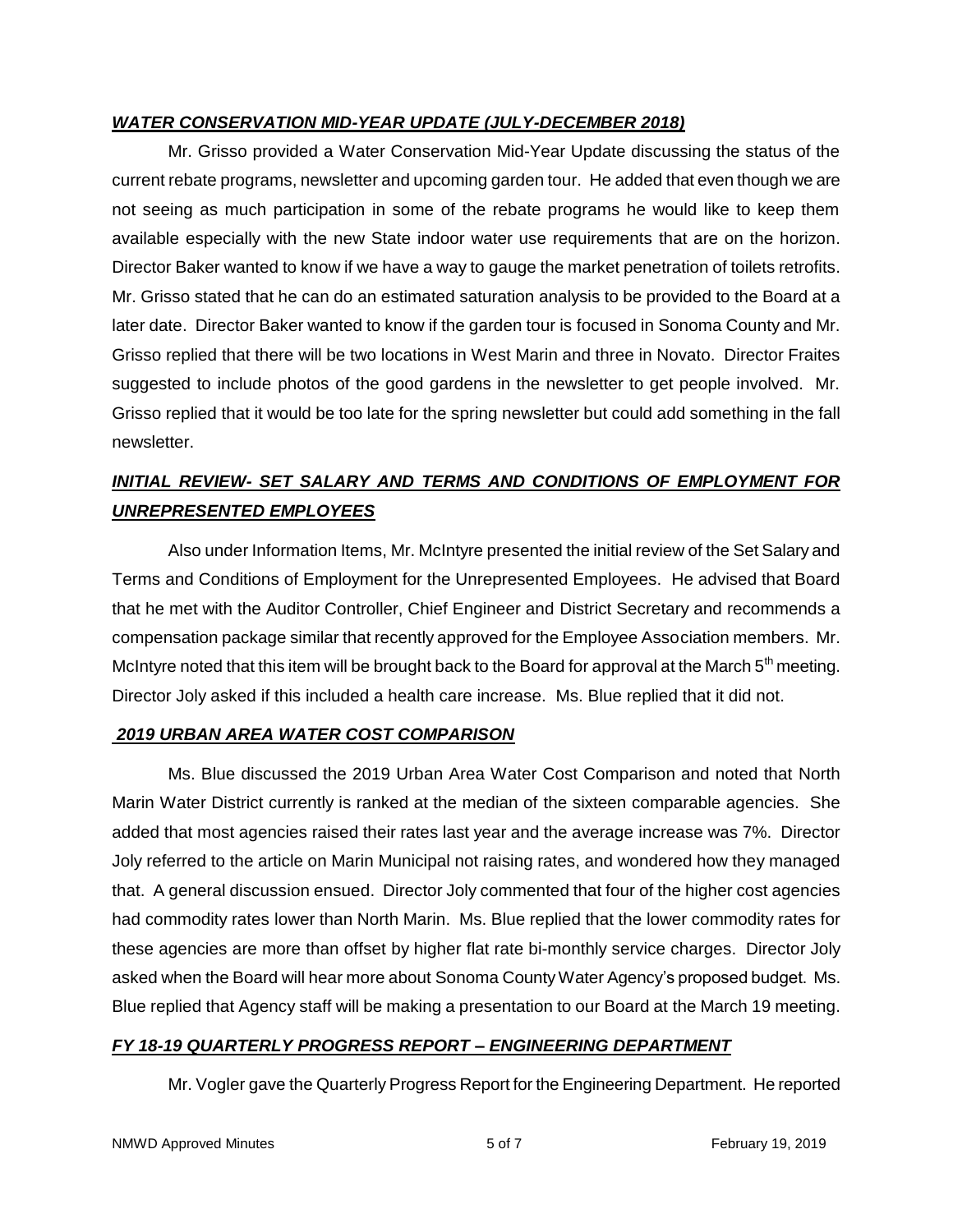that a total of thirty-one projects were originally budgeted, six new projects were added, three carried over from last year and two have been deleted or deferred resulting in thirty-eight projects. Mr. Vogler noted that some projects are being delayed resulting in lower expenditures this fiscal year but the overall total project budgets remain the same. Director Baker asked if we were waiting for developers to submit their applications. Mr. Vogler replied that some have done so already but have not yet committed to move forward with Water Service Agreements. Director Joly asked how often Mr. Vogler looks at project costs. Mr. Vogler replied that, at a minimum, he reviews them every quarter but also looks at the monthly project expenditures as well.

## *DILLON BEACH VILLAGE COMMUNITY MEETING WORKSHOP NO. 2 – JANUARY 29, 2019*

Mr. McIntyre gave a report on the Dillon Beach Village Community Workshop No. 2 meeting he attended on January 29<sup>th</sup>. He reminded the Board that the County of Marin has been awarded grant money from the state to focus on select areas with water/wastewater related issues. The two focus areas are Dillon Beach Village and Point Reyes Station. A key discussion during the Dillon Beach Village Workshops has centered on failing septic systems and the desire to have a community wastewater treatment system. Mr. McIntyre stated that he continues to attend the meetings to summarize the District's position regarding expanded wastewater service per Board Policy 34. Director Baker stated his impression was that many of the homes are vacation rentals for the weekend and wanted to know how many homeowners in the Village were permanent residents and the same for Oceana Marin. Director Grossi asked to what extent the District's wastewater system extends into the Dillon Beach Village area. Mr. McIntyre replied that there are twelve homes in the Village that front Ocean View Ave that are currently connected and we have identified four others along the same street that are eligible to connect.

## *MISCELLANEOUS*

The Board received the following miscellaneous items: Disbursements – Dated February 7, 2019, Disbursements – Dated February 14, 2019, National Weather Service Precipitation Probability Map – February 2019 One Month Outlook, Reimbursement Program 2018 and Taste Complaint -Thank You Note from Consumer.

The Board received the following news articles: Tax Group Claims "Sensible" Center, Big Sierra Nevada snow pack boost over past month – WATER SUPPLY, Tax watchdogs fill important role in Marin, Wary Dillon Beach residents interested in wastewater study, California Officials Draft A \$600M Plan to Help Low-Income Households Absorb Rising Water Bills, No Water, No Good - Opinion Article from CA-NV Executive Director, Coho Salmon Revival – Lagunitas Creek Watershed, Latest Inverness lead tests below limit and Obituary – Jim Henderson.

NMWD Approved Minutes **6 of 7** and 8 of 7 February 19, 2019